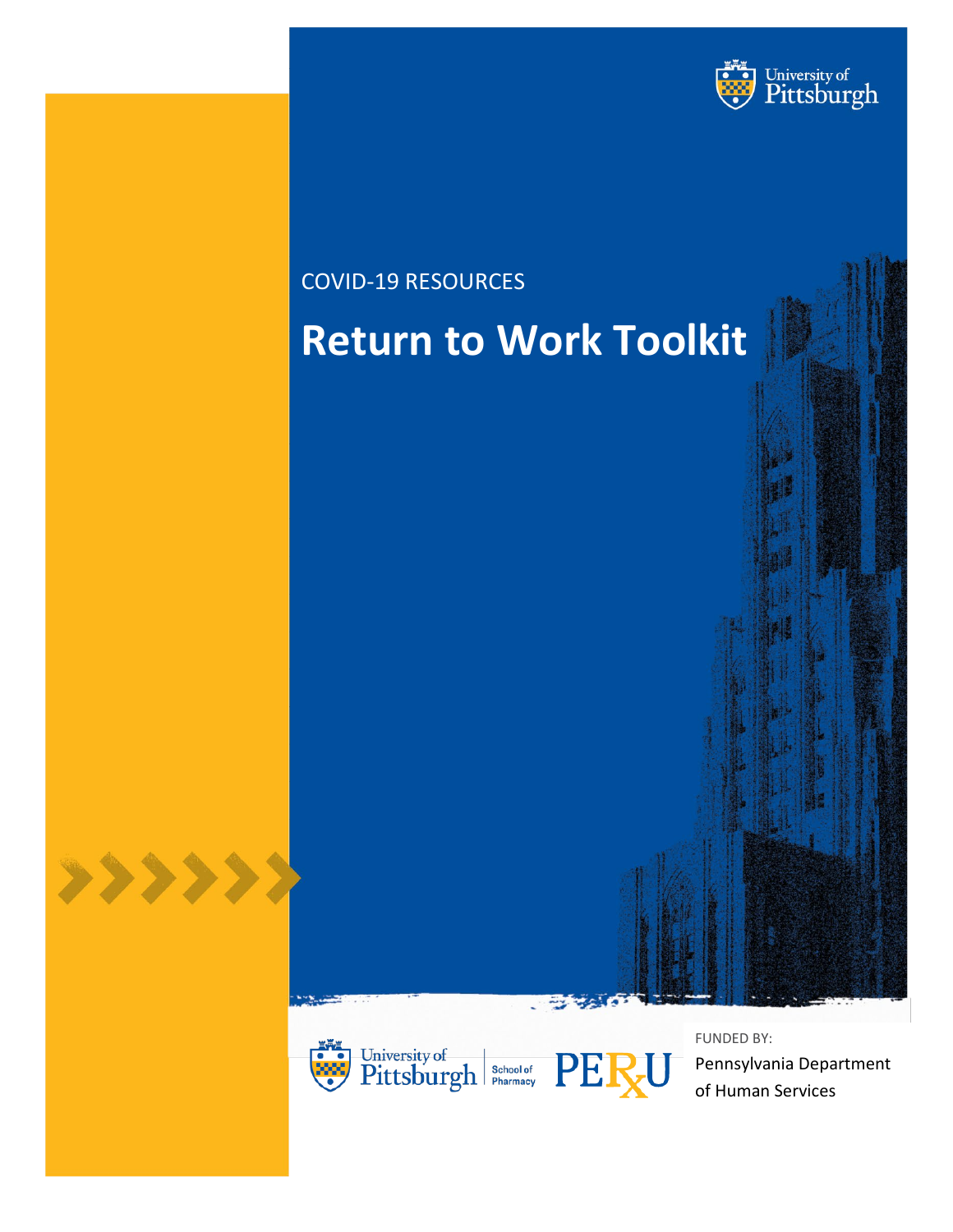# **Table of Contents**

| $\label{lem:1} \mbox{Introduction} \,\, \ldots \,\, \ldots \,\, \ldots \,\, \ldots \,\, \ldots \,\, \ldots \,\, \ldots \,\, \ldots \,\, \ldots \,\, \ldots \,\, \ldots \,\, \ldots \,\, \ldots \,\, \ldots \,\, \ldots \,\, \ldots \,\, \ldots \,\, \ldots \,\, \ldots \,\, \ldots \,\, \ldots \,\, \ldots \,\, \ldots \,\, \ldots \,\, \ldots \,\, \ldots \,\, \ldots \,\, \ldots \,\, \ldots \,\, \ldots \,\, \ldots \,\, \ldots \,\, \ldots \,\, \ldots \,\,$ |  |
|------------------------------------------------------------------------------------------------------------------------------------------------------------------------------------------------------------------------------------------------------------------------------------------------------------------------------------------------------------------------------------------------------------------------------------------------------------------|--|
|                                                                                                                                                                                                                                                                                                                                                                                                                                                                  |  |
|                                                                                                                                                                                                                                                                                                                                                                                                                                                                  |  |
|                                                                                                                                                                                                                                                                                                                                                                                                                                                                  |  |
|                                                                                                                                                                                                                                                                                                                                                                                                                                                                  |  |
|                                                                                                                                                                                                                                                                                                                                                                                                                                                                  |  |
|                                                                                                                                                                                                                                                                                                                                                                                                                                                                  |  |
|                                                                                                                                                                                                                                                                                                                                                                                                                                                                  |  |
|                                                                                                                                                                                                                                                                                                                                                                                                                                                                  |  |
|                                                                                                                                                                                                                                                                                                                                                                                                                                                                  |  |
|                                                                                                                                                                                                                                                                                                                                                                                                                                                                  |  |
|                                                                                                                                                                                                                                                                                                                                                                                                                                                                  |  |
|                                                                                                                                                                                                                                                                                                                                                                                                                                                                  |  |
|                                                                                                                                                                                                                                                                                                                                                                                                                                                                  |  |

# Pennsylvania Opioid Use Disorder Centers of Excellence (COE) Staff

Janice Pringle, PhD Director, Program Evaluation and Research Unit (PERU) jlpringle@pitt.edu

Amanda Mihalko, MA Program Director, Community Health Initiatives (CHI) AEM161@pitt.edu

Laken Ethun, MPH Project Manager, Pennsylvania Opioid Use Disorder Centers of Excellence (COE) lce8@pitt.edu

Kate Cridlebaugh, BS Research Specialist | **Instructional Designer** 

Whitney I. Menarchek, LPC, NCC **Quality Improvement Specialist** 

Abe Perez, MS Program Implementation Specialist

**Ellie Schneier, MS Research Specialist** 

Karley Snyder, BA Research Specialist

Ryan Stept, MSc, MPBA **Research Specialist** 





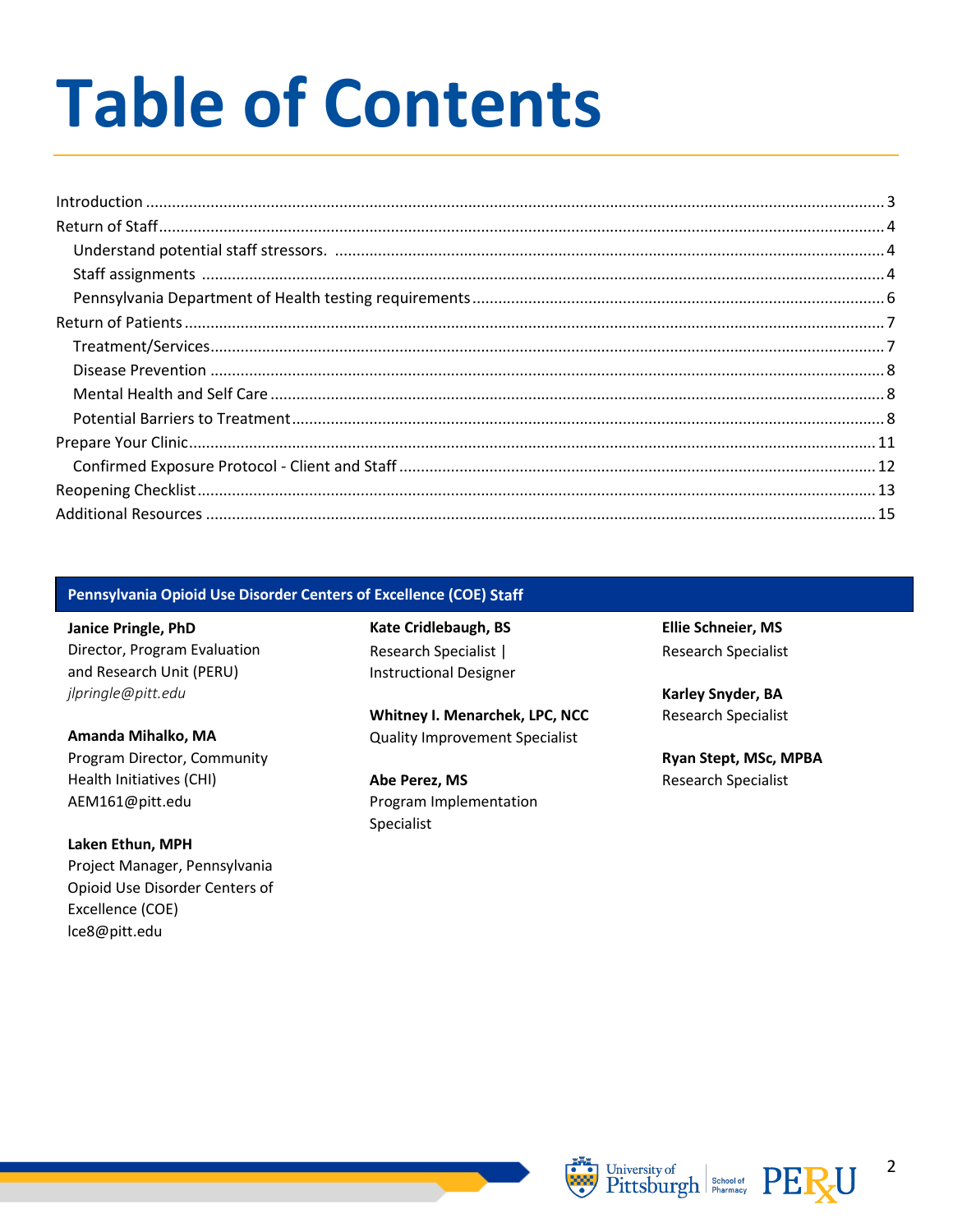# <span id="page-2-0"></span>**Introduction**

COVID-19 is a disease that is caused by a coronavirus called SARS-CoV-2. Older adults and people who have severe underlying medical conditions like heart or lung disease or diabetes seem to be at higher risk for developing more serious complications from the COVID-19 illness.<sup>1</sup> Healthcare workers caring for patients with COVID-19 are at elevated risk of exposure. Major symptoms of COVID-19 include mild to severe respiratory illness (e.g., shortness of breath or dry cough) and fever; however asymptomatic transmission appears common. COVID-19 was characterized as an epidemic on March 11, 2020 by the World Health Organization (WHO). $<sup>2</sup>$ </sup>

Pennsylvania Governor Tom Wolf, in conjunction with Dr Rachel Levine, Pennsylvania Secretary of Health, issued a statewide stay at home order (replacing a county-specific ban) Wednesday, April 1, 2020 to flatten the epidemiological curve and reduce the spread of COVID- $19<sup>3</sup>$  across the Commonwealth. As a result, all Centers of Excellence facilities worked to rapidly transition to providing solely or primarily telehealth services.

PERU developed this toolkit as a compendium of information from state and federal sources to ease and improve COEs' transitions back to in-person visits. Information about this pandemic is constantly changing and updated so please refer to the latest CDC publications for up-to-date information about COVID-19.

Additional COVID-19 resources, including data dashboards and medical and scientific literature, can be found at [https://www.overdosefreepa.pitt.edu/2020/04/10/covid-19-resources/.](https://www.overdosefreepa.pitt.edu/2020/04/10/covid-19-resources/)

# **CDC – People Who Are At High Risk For Severe Illness From COVID-19**

- 65 years and older
- Live in a nursing home or long-term care facility

# **Underlying Medical Conditions**

- Severe obesity
- Diabetes
- Chronic kidney disease
- Liver disease
- Chronic lung disease
- Moderate to severe asthma
- Serious heart conditions
- Immunocompromise

*May 19, 2020*





3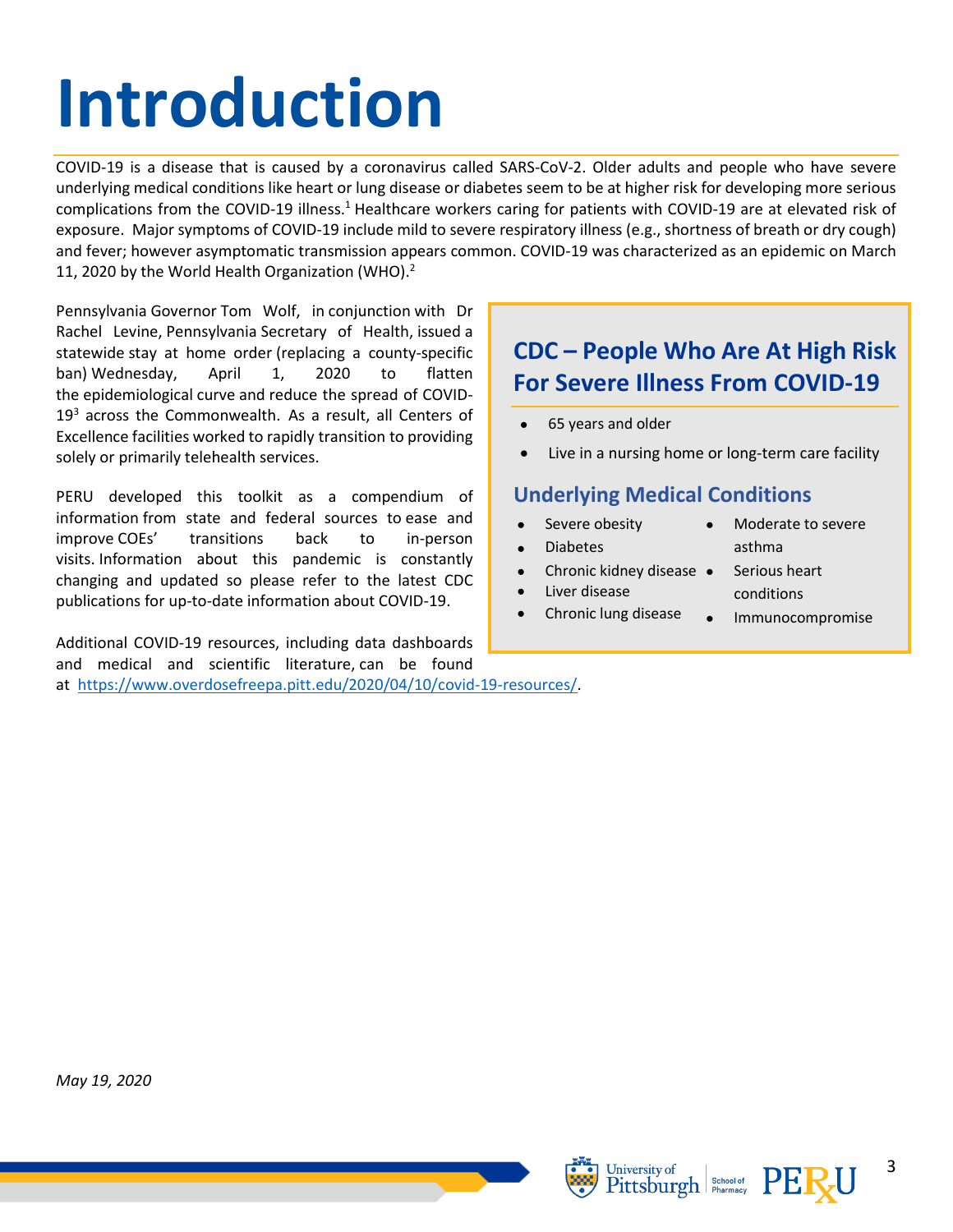# <span id="page-3-0"></span>**Return of Staff**

The COVID-19 pandemic forced most office-based work to become remote work, and although we have adapted to the circumstances, the time will come when we can return to our workplaces. It will not look exactly the same as when we last worked in offices outside the home, but with some changes, we aim to make the transition back to work as safe and seamless as possible. Below are several important factors to keep in mind as staff return to the workplace.

# <span id="page-3-1"></span>**Understanding Potential Staff Stressors**

Many staff are dealing with the financial pressures of reduced income due to reduced hours or being furloughed. That stress may manifest in staff interactions and performance when they return.

Because most daycare centers, schools, and summer programs are closed, some staff will likely be struggling to find adequate childcare for their families.

Additionally, staff may have loved ones who are ill. Before the return to work, they may have been the primary caregivers to their sick relatives. This situation presents several issues you may need to sort through with your staff, including whether it is appropriate for them to return to the office if they are in close contact with the virus. If they have been exposed, is it possible for them to continue working from home?

Understanding potential stressors can help leaders be flexible and develop return-to-work plans that best serve their staff and



clients. Remember to give yourself the self-care you need to be patient and compassionate with your staff, colleagues, and clients.

# <span id="page-3-2"></span>**Staff Assignments**

Once staff return to work, managers will need to consider several questions about how the workplace will operate in the "new normal." Below is a basic list of questions for managers to answer so they can begin to build their back to work plan.

- Who is responsible for remaining up to date on the latest state and federal guidelines for COVID-19?
- Who is overseeing staff schedules and adjustments?
- Who is responsible for ensuring necessary personal protective equipment (PPE) is available, including soap, hand sanitizer, and face masks?
- Who is responsible for tracking which staff/patients have tested positive for COVID-19 and the date of their potential return to the facility?
- Who is responsible for monitoring entrance to facility/screening staff/patients prior to entering?
- What is the minimum number of staff needed for the office or organization to function?
- What staff roles are essential to functioning?
- What does time off look like for staff if they are ill or caring for someone who is positive for COVID-19?

It will be important to limit the number of staff in the building at any one time. One way that can be accomplished is by developing rotating schedules for staff. Schedules can be rotated by adjusting normal working hours (e.g., instead of everyone working from 9AM-5PM, have some people work 7AM-4PM and others work 10AM-6PM), staggering start and end times, and scheduling breaks so that a l people congregate in common areas at one time. It will be helpful if you determine the minimum number of staff needed to function and allow the rest to continue working from home.





4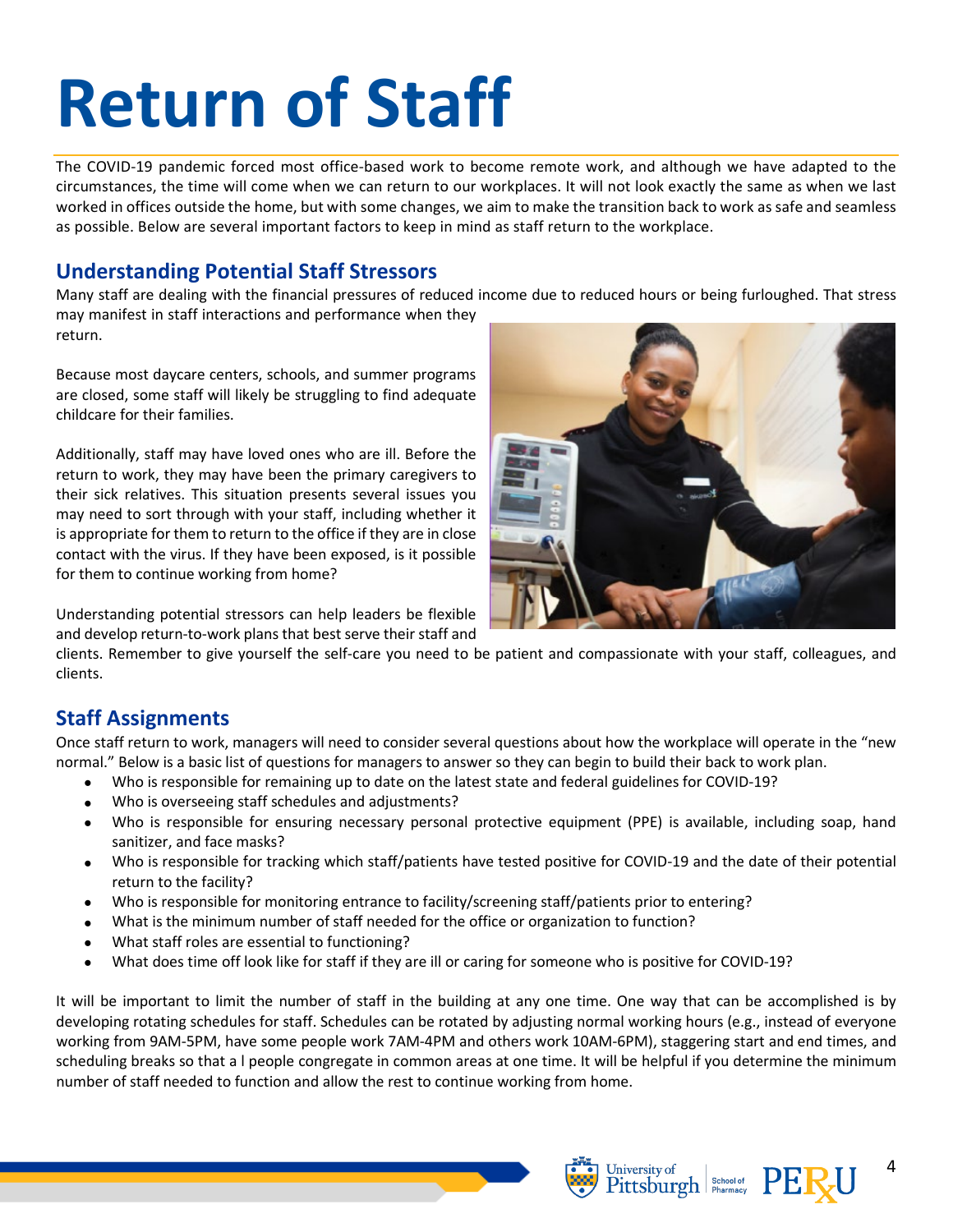Once people return to the workplace, maintaining a safe environment will require leaders to develop new office policies around hygiene and social distancing.

The following policies present a good starting point for managers to develop their own health and safety plans for their offices:

- 1. Limit number of staff in common areas maintaining 6ft social distancing when possible;
- 2. Schedule handwashing breaks for employees at least every hour, if not more often;
- 3. Actively screen everyone for fever and symptoms of COVID-19 before they enter the healthcare facility; and
- 4. If in-person meetings are required, no more than 10 people at one time while maintaining 6 feet social distance.

In the unfortunate case that the organization must lay off any number of staff, leaders will need to adjust remaining staffs' caseloads. Supervisors in this position might consider the following:

- Ask for volunteers to take on additional cases.
- If there are not enough people volunteer, be as fair and consistent as possible in distributing the extra cases.
- Take into consideration any additional tasks someone may have assumed due to COVID-19 needs (e.g., If a counselor has assumed responsibility for keeping track of which patients have tested positive, when they can come back for treatment, etc. refrain from giving them additional cases unless they volunteer).
- Review the cases and match treatment needs to staff availability:
	- $\circ$  For instance, if there are three clients to reassign, one who needs weekly counseling and two who only complete a counseling session once per month, assign the higher frequency client to a staff member with a lower caseload number and the lower frequency clients to staff who have higher caseloads or more additional tasks.
- Consider any workplace assistance being offered to staff due to COVID-19. For example, if a staff member has FMLA in place due to childcare issues, refrain from reassigning too many clients to that person or, assign low-intensity clients to this staff member.
- Acknowledge the additional stress the larger caseloads will likely have on counselors.
- Express appreciation for their ongoing efforts to meet client-needs and ensure quality care.
- If possible, the supervisor could take a patient or two onto their own caseload to demonstrate a commitment to a team approach.



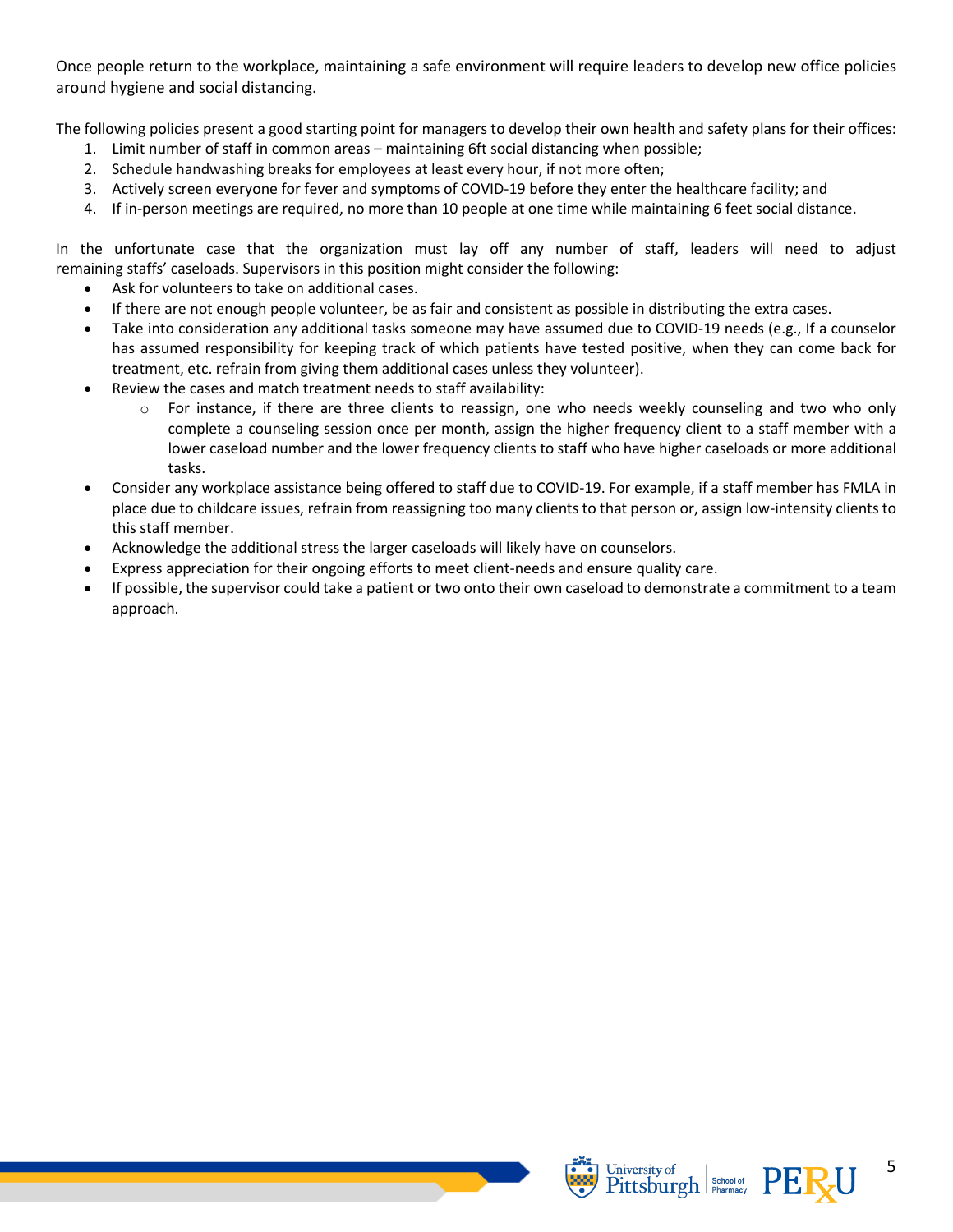#### <span id="page-5-0"></span>**Pennsylvania Department of Health Requirements**

Dr. Rachel Levine, the Secretary of Pennsylvania's Department of Health signed an order stating, "Upon discovery of an exposure to a person who is a probable or confirmed case of COVID-19, businesses are also ordered to implement temperature screenings before employees enter the business prior to the start of work and send any employee home who has an elevated temperature of 100.4 degrees Fahrenheit or higher. Sick employees should follow CDC-recommended steps. Employees should not return to work until the CDC criteria to discontinue home isolation are met, in consultation with the health care providers and state and local health departments." Importantly, employers **are** allowed to ask employees about COVID-19 symptoms

Employers can use the following protocol when they suspect anyone in their staff may have COVID-19 symptoms:

# Test Based Strategy

#### •**Exclude from work until:**

- •Resolution of fever without the use of fever-reducing medications, AND
- •Improvement in respiratory symptoms (e.g., cough, shortness of breath), AND
- •Negative results of an FDA Emergency Use Authorized molecular assay for COVID-19 from at least two consecutive nasopharyngeal swab specimens collected ≥24 hours apart (total of two negative specimens) [1]. See Interim Guidelines for Collecting, Handling, and Testing Clinical Specimens for 2019 Novel Coronavirus (2019-nCoV).

# Non-Test-based strategy

#### •**Exclude from work until**

- •At least 3 days (72 hours) have passed since recovery defined as resolution of fever without the use of fever-reducing medications and improvement in respiratory symptoms (e.g., cough, shortness of breath); AND,
- •At least 7 days have passed since symptoms first appeared.
- •HCP with laboratory-confirmed COVID-19 who have not had any symptoms should be excluded from work until 10 days have passed since the date of their first positive COVID-19 diagnostic test assuming they have not subsequently developed symptoms since their positive test.
- •If HCP had COVID-19 ruled out and have an alternate diagnosis (e.g., tested positive for influenza), criteria for return to work should be based on that diagnosis.



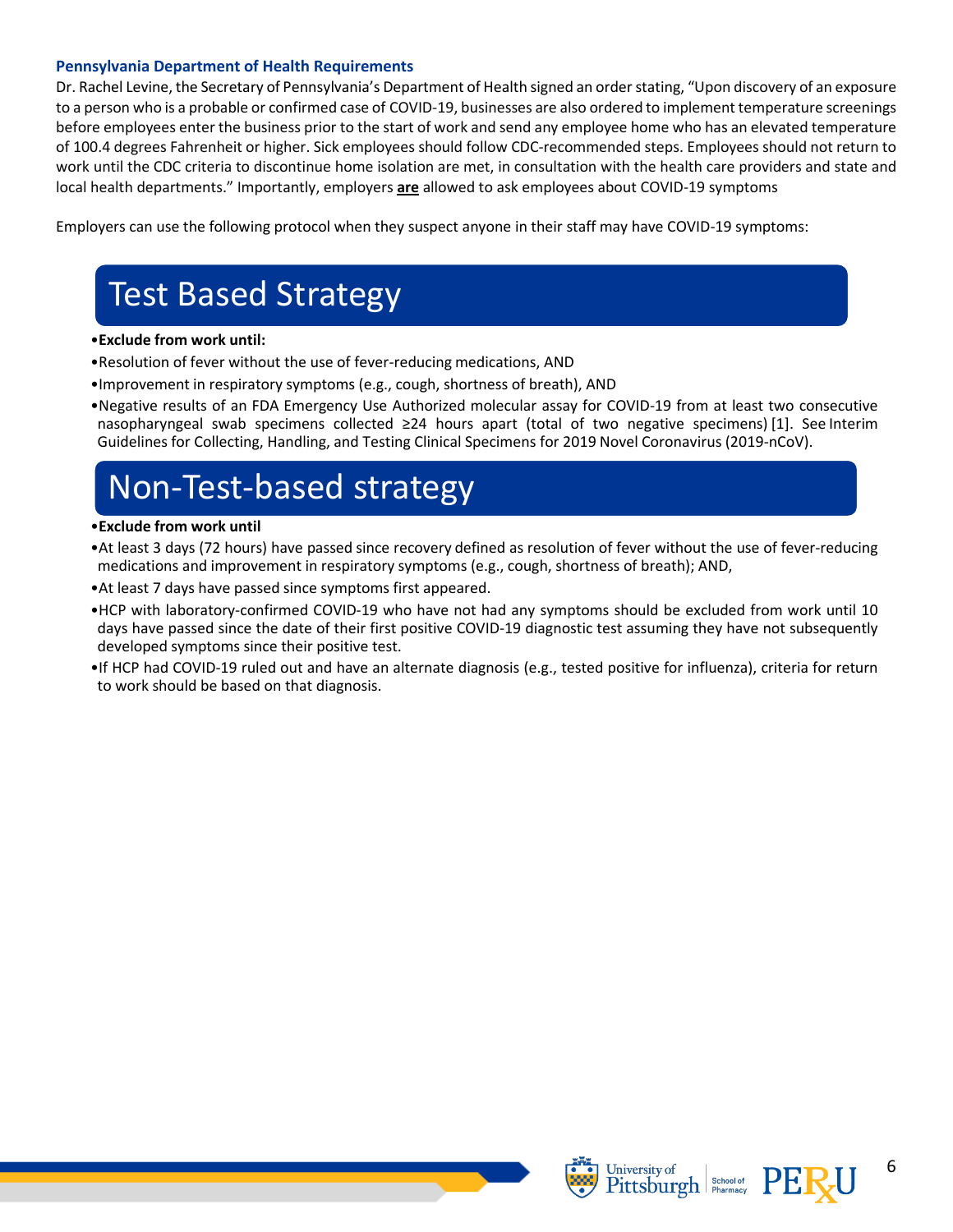# <span id="page-6-0"></span>**Return of Patients**

The COVID-19 pandemic initiated the use of telehealth services for substance use disorder treatment. As a "return to normal" is pursued, the role of telehealth services moving forward remains unclear. Regardless of the ability to offer telehealth services, patients will inevitably need to have onsite, in-person services. This section will provide guidance on how to mitigate the risks of in-person services while meeting patients' treatment needs.

# <span id="page-6-1"></span>**Treatment/Services**

Review current services and determine which services can occur virtually and what must take place in-person. The table below can be used to help prioritize clients can continued to participate in telehealth visits and which clients may need to return to inperson visits. Additional considerations are provided below:

Group sessions should not resume in-person until state and federal guidelines permit that size of group to be congregated.

• When group sessions do resume, be sure to adhere to any state and federal guidelines on distance between individuals, personal protective equipment, and other recommendations.

Determine which patients can continue with virtual services and which need in-person care.

- Prioritize in-person services for:
	- o Individuals who are actively using; and
	- o Individuals who are not stable on their medication dosage.

Utilize virtual services when possible for:

- Patients who are stable in treatment; and
- Patients who are in high-risk groups for COVID-19

Precautions for patients who are in a high-risk group:

- Consider instituting special office hours during which only individuals who are high-risk can come into the facility;
- Limit how frequently these patients need to be in the facility;
- Consult with your organization's medical director to determine which services for high-risk patients must occur inperson; and
- Consult with your organization's medical director to determine if a high-risk patient who is actively using should be coming into the facility frequently or receive virtual services.

| <b>Service</b>                              | <b>In-Person or Virtual</b> | <b>Frequency of</b><br><b>In-Person Visits</b> | <b>Minimum Staff</b><br><b>Needed On-Site</b> |
|---------------------------------------------|-----------------------------|------------------------------------------------|-----------------------------------------------|
| <b>Case Management</b>                      |                             |                                                |                                               |
| <b>Medication Administration</b>            |                             |                                                |                                               |
| <b>Prescription Refills</b>                 |                             |                                                |                                               |
| <b>Counseling Session</b>                   |                             |                                                |                                               |
| <b>Medication Checks (pill/film counts)</b> |                             |                                                |                                               |
| <b>Urine Drug Screens</b>                   |                             |                                                |                                               |
| Other:                                      |                             |                                                |                                               |
| Other:                                      |                             |                                                |                                               |
| Other:                                      |                             |                                                |                                               |



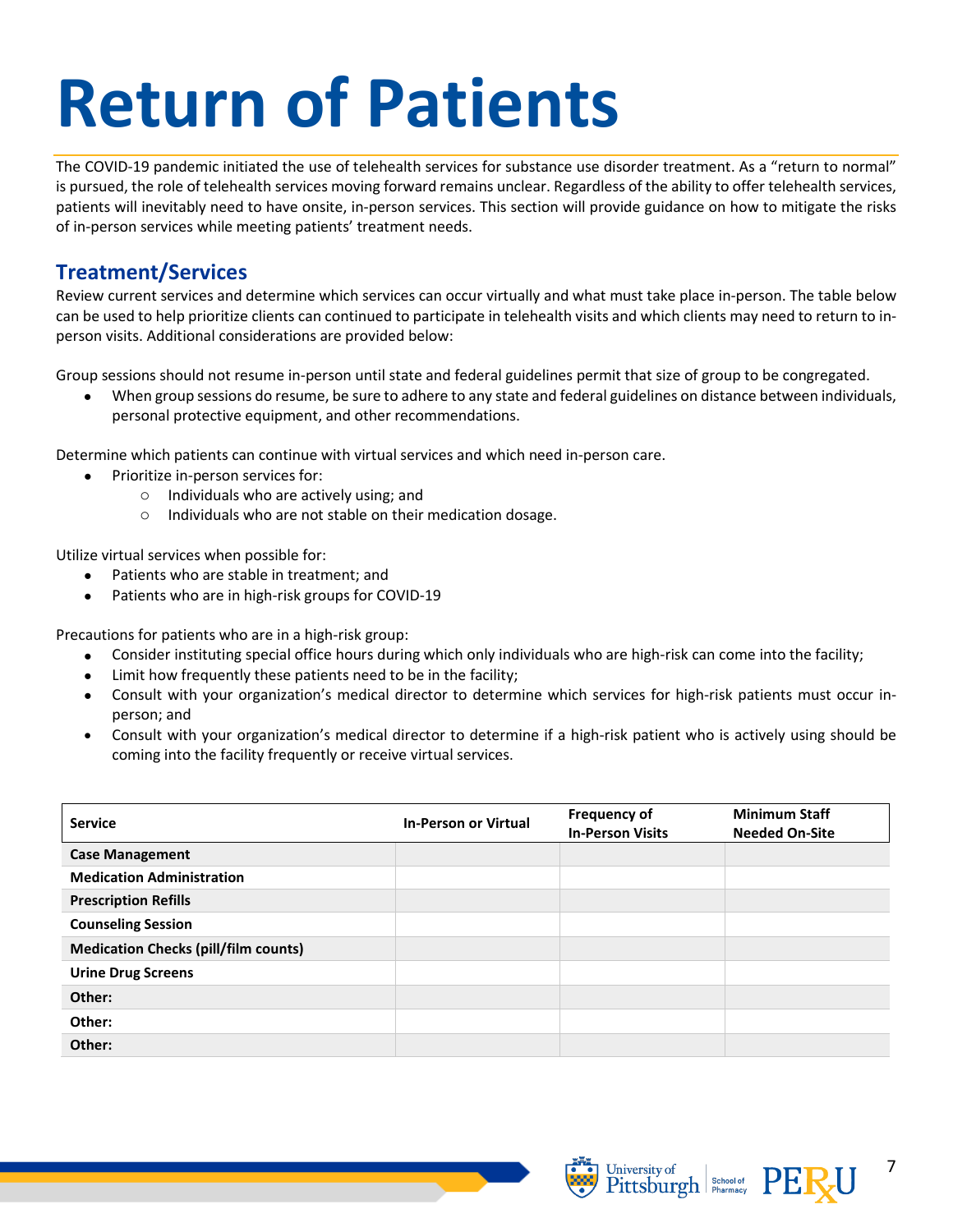# <span id="page-7-0"></span>**Disease Prevention**

Determine:

- Will patients be required to wear face masks?
- If face masks are required, will the facility provide them to patients who cannot provide their own?
- Will visitors be permitted to accompany patients to appointments?
- Will children be able to accompany their parent/caregiver to an appointment?
- Will parents be able to accompany their child/adolescent to an appointment?
- What will services look like for someone who is experiencing COVID-19 symptoms or has a confirmed positive case of COVID-19 either themselves or someone in their home?

Communicate:

- How patients should inform the provider if they are experiencing COVID-19 symptoms.
	- o Behavioral health COEs should be prepared to make referrals to a Primary Care Provider (PCP) for patients experiencing symptoms. Consider connecting with a local healthcare provider to establish an agreement and process for referrals.
	- o Have a list of free clinics and healthcare providers in the area.
- What treatment will look like for someone who is experiencing COVID-19 symptoms or has a confirmed positive case of COVID-19 either themselves or someone in their home.
- New protocols for visiting the facility and expectations of patients.
- Contact patients prior to their in-person appointments to screen for potential COVID-19 before they visit the facility.

# **Clinical Considerations**

While COVID-19 continues as a daily stressor, patients will be challenged with continuing their treatment and coping with the ongoing stress. Patients may be less capable of addressing their previous treatment goals and more focused on meeting their basic needs, such as food, clothing, shelter, and health. It will be essential that treatment providers recognize the unusual additional stressor(s) patients are facing in addition to the significant feat of pursuing recovery.

### <span id="page-7-1"></span>**Mental Health and Self Care**

It is essential that providers be cognizant of the significant distress COVID-19 may have caused patients and to provide support for these needs.

- Regularly conduct mental health screenings and be prepared to make any necessary referrals:
	- o Patient Health Questionnaire (PHQ-9)
	- o Generalized Anxiety Disorder (GAD-7)
	- o Free Mental Health America Screening Tools
	- Provide self-care tips and resources
		- o Visit www.overdosefreepa.pitt.edu for COVID-19 resources specifically for self-care.

# <span id="page-7-2"></span>**Potential Barriers to Treatment**

### **Transportation**

- Patients may be hesitant to utilize public transportation due to fear exposure to COVID-19;
- Patients who received rides from others may no longer be offered transportation assistance by that person due to social distancing recommendations and fears of exposure; and
- Patients who drove a personal vehicle may not be able to afford gas due to potential financial restrictions as a result of COVID-19.





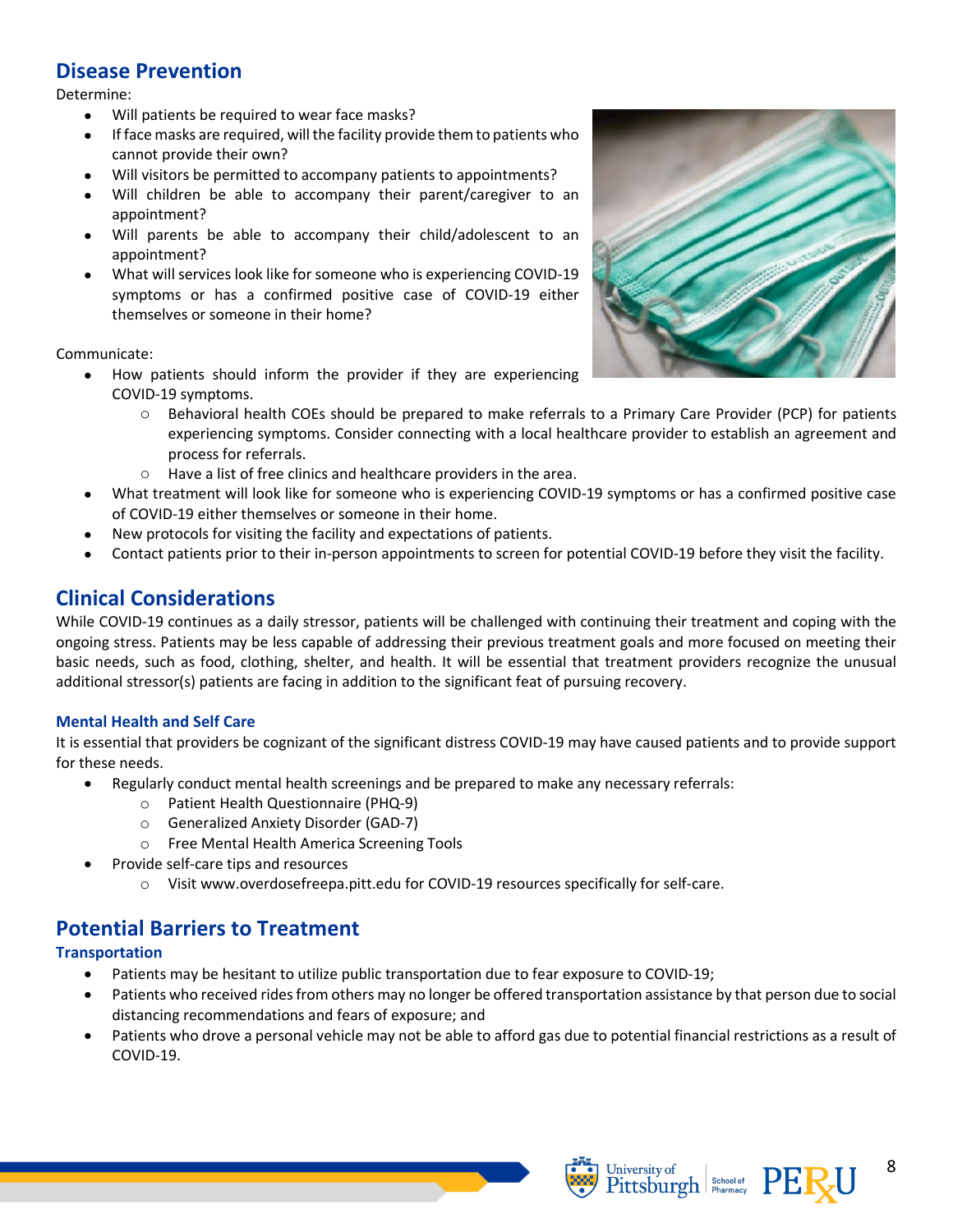#### **Childcare**

- Patients who previously could afford childcare may no longer have the financial ability to afford such a service, resulting in the need for their children to accompany them to appointments;
- Patients who utilized family or friends for childcare may no longer have that option due to social distancing guidelines;
- School-aged children are no longer attending schools in-person, requiring parents to not only monitor their children throughout the day, but also assist with online schoolwork and provide meals that were previously offered by the school; and
- Patients with children may fear potentially exposing their child to COVID-19, resulting in parents being unwilling to leave the home or take their children out of the home to run necessary errands and attend appointments.

### **Caring for an Ill Family Member**

- Patients may be tasked with caring for a family member who has tested positive for COV ID-19; or
- Patients may be caring for a family member in poor health and may fear potentially exposing the family member to COVID-19 should the patient leave their home to attend appointments.

# **COVID-19:**

## **Symptoms**

- Pending facility guidelines, patients who are experiencing COVID-19 symptoms or who test positive for COVID-19 may not be able to attend services in-person; and
- Patients who are experiencing COVID-19 symptoms or who test positive for COVID-19 may not be able to participate in virtual services for the duration of their illness.

### **High-Risk**

- Patients who are considered high-risk for severe illness if they contract COVID-19 may fear leaving their homes;
- Patients who typically did not demonstrate symptoms of anxiety and are in a COVID-19 high-risk group may develop symptoms of anxiety that become a main focus of treatment;
- Patients who have pre-existing anxiety symptoms and are in a COVID-19 high-risk group may decompensate and need additional interventions or medications to address the increased anxiety; and
- Patients who interact with a loved ones who are in a high-risk group may fear leaving their homes and transmitting COVID-19 to the loved ones.

### **Financial Strain**

- Patients may lose their employment and be overwhelmed with financial concerns; and
- Patients may be tempted to return to unhealthy behaviors to obtain money.







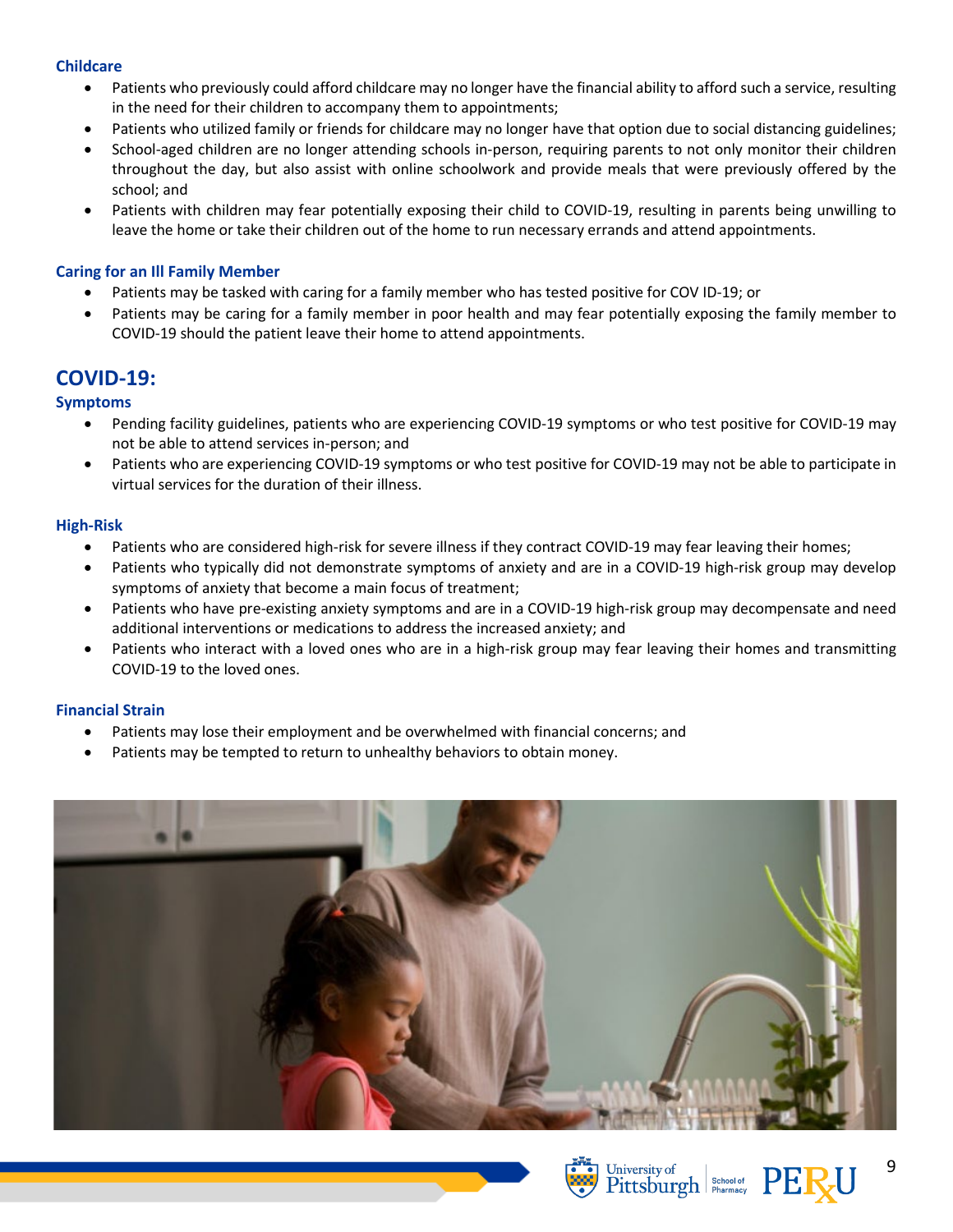# **Readjusting to Structured Treatment**

Patients and staff may find themselves comfortable with virtual services. As a result, there are special considerations to keep in mind for both staff and patients.

# **Staff**

Conducting virtual services with patients, particularly from home, alters the structure of the office environment. It is important to ensure staff maintain appropriate boundaries with patients and do not become lax in staff-patient interactions.

Suggestions for maintaining boundaries:

- Review appropriate boundaries for both in-person and virtual sessions with staff;
- Discuss potential signs a patient is testing boundaries with staff when in-person services resume. For example, a patient might reference a virtual session in which a family member walked past and make a joke or reference something they could see in the background of the counselor's setting;
- Support staff in addressing inappropriate behaviors demonstrated by patients; and
- Encourage staff to discuss the transition back to in-person services and expectations with their patients.

## **Patients**

In addition to potentially testing boundaries, patients may resist returning to in-person services and structured treatment. It is possible that patients have become accustomed to the flexibility and freedom that virtual services have provided. Be mindful of potential resistance to resuming in-person services and request for continued virtual care.

Suggestions for patients who resist in-person services:

- Review why virtual services were temporarily permitted public health emergency, government stay-at-home orders, and to mitigate risk of infection;
- When possible, transition patients to in-person services gradually by conducting every-other session virtually;
- Discuss program expectations and how adherence to expectations impacts the patient's treatment goals;
- Avoid dismissive statements such as "This is the rule now, nothing we can do about it"; and
- Offer understanding and resources "I know how hard it can sometimes be for you to get childcare, I imagine the virtual sessions were a lot easier for you. With the transition back to in-person services in mind, let's revisit some childcare options and resources."

# **Recurrence of Use**

As a result of the significant, ongoing stress of COVID-19 and the disconnection from others as a result of social distancing guidelines, providers should be aware of the increased potential for recurrence of use. In addition to the potential return to illicit substance use, patients may also find themselves turning to other unhealthy behaviors to meet their needs. Treatment providers should consider focusing on coping with triggers, cravings, and maintaining self-care during isolation. Although recurrence of use should never be punished, it is even more crucial now that any recurrence of use be met with empathy and support.

> **Although recurrence of use should never be punished, it is even more crucial now that any recurrence of use be met with empathy and support.**





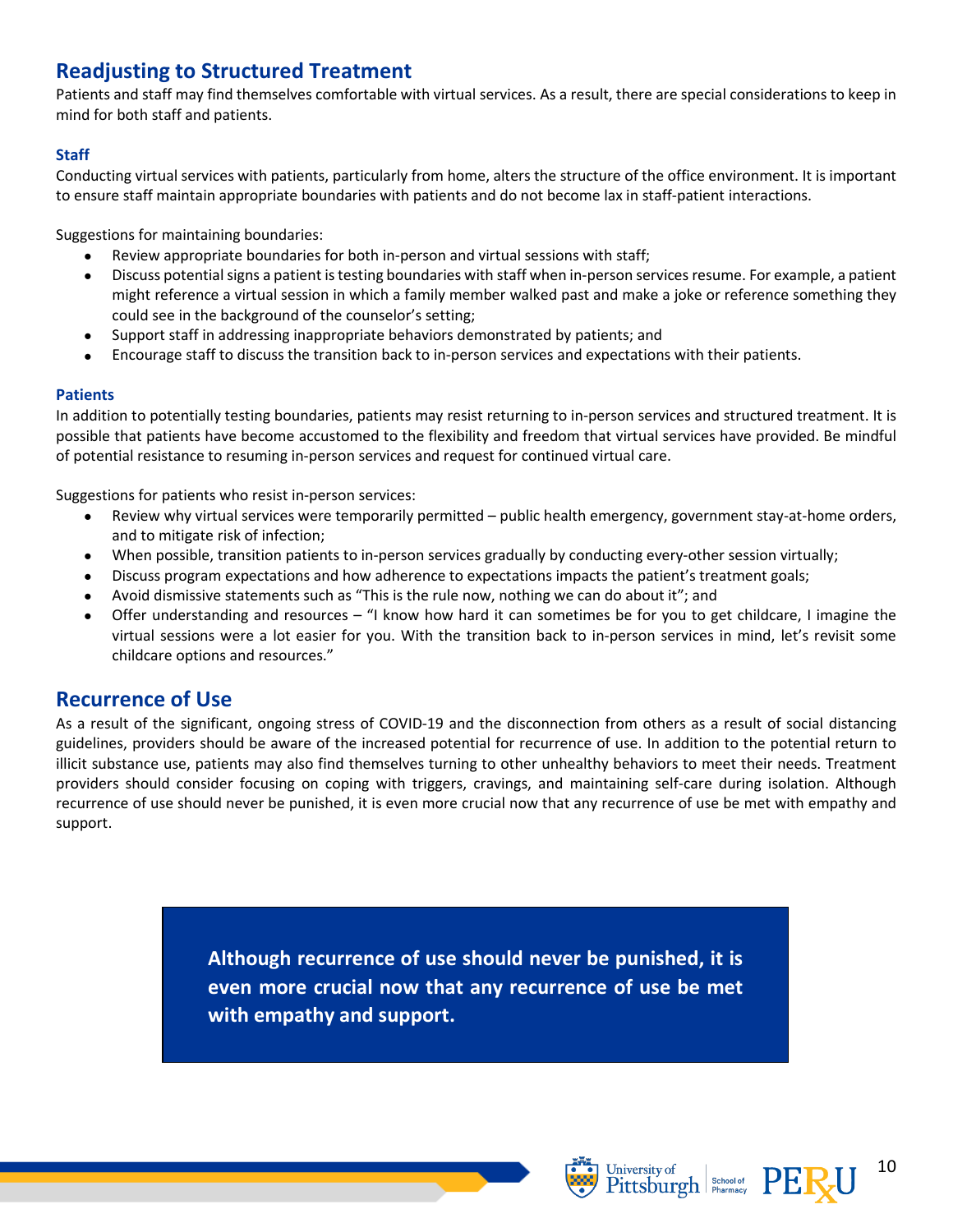# <span id="page-10-0"></span>**Prepare Your Clinic**

Stop the spread of COVID-19 by implementing the following key infection control recommendations that address both asymptomatic and pre-symptomatic transmission.

# **1. Inform Patients of new guidelines/requirements. Post signage to enforce social distancing and hygiene recommendations.**

- Require all staff and patients to wear face coverings or masks.
- Require immediate handwashing after entering the facility or new location.
- Post outside: "If you have symptoms including cough, fever or shortness of breath DO NOT ENTER Call [Facility Number] and clinic will meet you with a mask."
	- o https://www.cdc.gov/coronavirus/2019-ncov/downloads/Please-Read.pdf
- Ensure accessibility All signs must be in clear, simple, easy to understand language. Provide signs in a minimum of English and Spanish, as appropriate to your population.

### **2. Immediately separate individuals with known or suspected COVID-19 in a single-person room with the door closed and follow the Confirmed Exposure Protocol.**

- Establish no contact rule: client-client, client-staff, staff-staff.
- Stagger and spread out appointment times to reduce client-client interaction.
- Install barriers like plexiglass screens to separate individuals.
- Label and block off or remove every other chair to enforce distancing.
- Label every 6 feet for those standing in line (Taped X on floor, sign holders, cones, etc.).

#### **3. Limit contact surfaces. Minimize the areas that require additional non-routine cleaning.**

- Remove all unnecessary items from public spaces (magazines, flyers, etc.).
- Require cleaning of all spaces after client contact.
- Increase availability of hand sanitizer.
- Limit points of entry for all individuals.
	- o Order supplies such as hand sanitizer in excess, expect atypical ordering patterns.

### **4. Understand your staffing needs.**

• All facilities should develop or update a minimal staffing protocol in the event of a suspected or confirmed COVID-19 exposure.



*Use concrete, universal images to demonstrate 6ft - It is much further than people imagine*

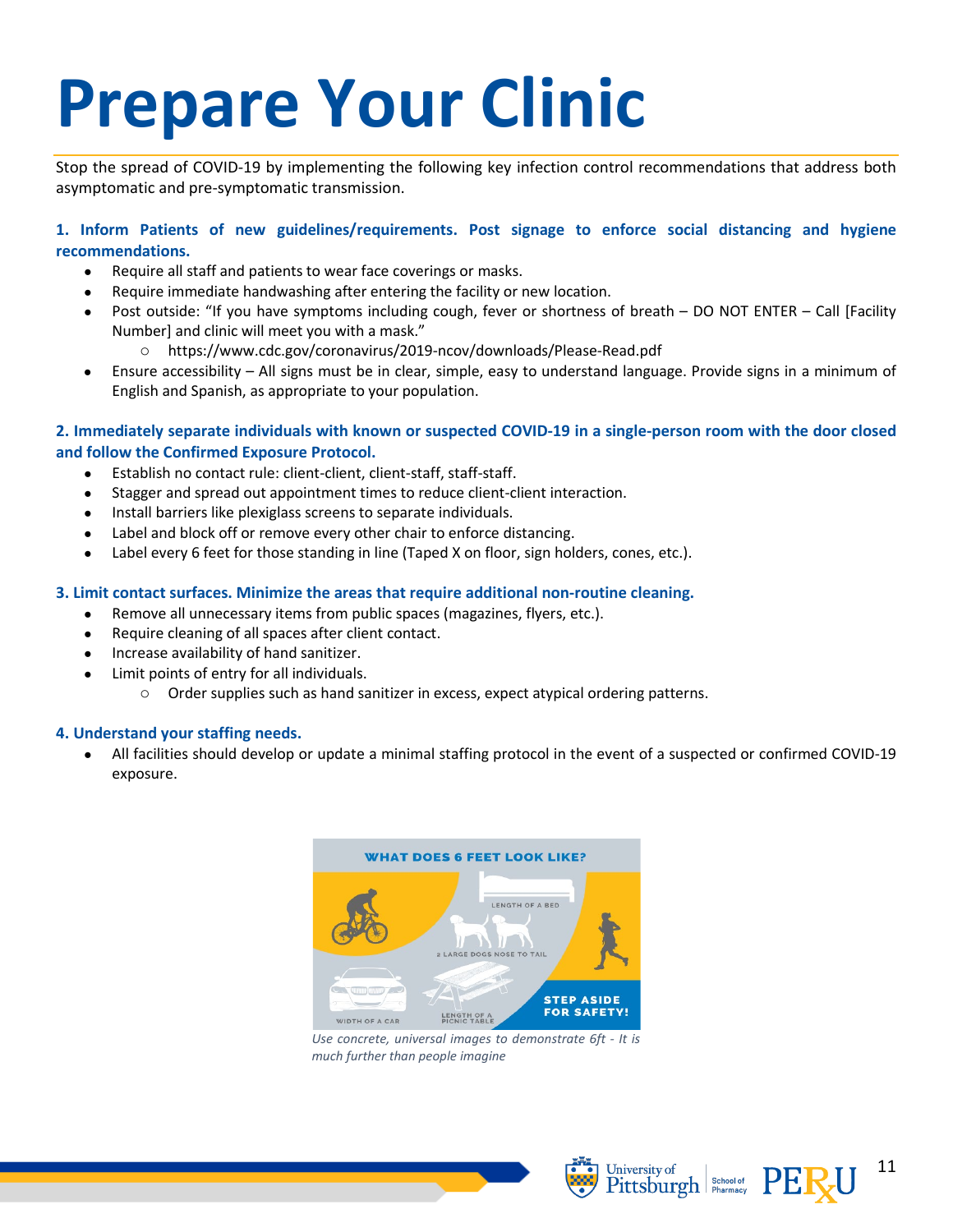# <span id="page-11-0"></span>**Confirmed Exposure Protocol - Client and Staff**

Upon an exposure, businesses are also ordered to do the following:

- Close off and ventilate areas visited by that individual;
- Wait a minimum of 24 hours, or as long as practical, before beginning cleaning and disinfection;
- Clean and disinfect all spaces, especially commonly used rooms and shared electronic equipment;
- Identify and notify employees who were in close contact with that individual (within about 6 feet for about 10 minutes);
- Staff may not return to work until at least three days (72 hours) have passed since recovery (defined as resolution of fever without the use of fever-reducing medications and improvement in respiratory symptoms (e.g., cough, shortness of breath)); and,
- At least 10 days have passed since symptoms first appeared.
- <https://www.cdc.gov/coronavirus/2019-ncov/hcp/return-to-work.html>







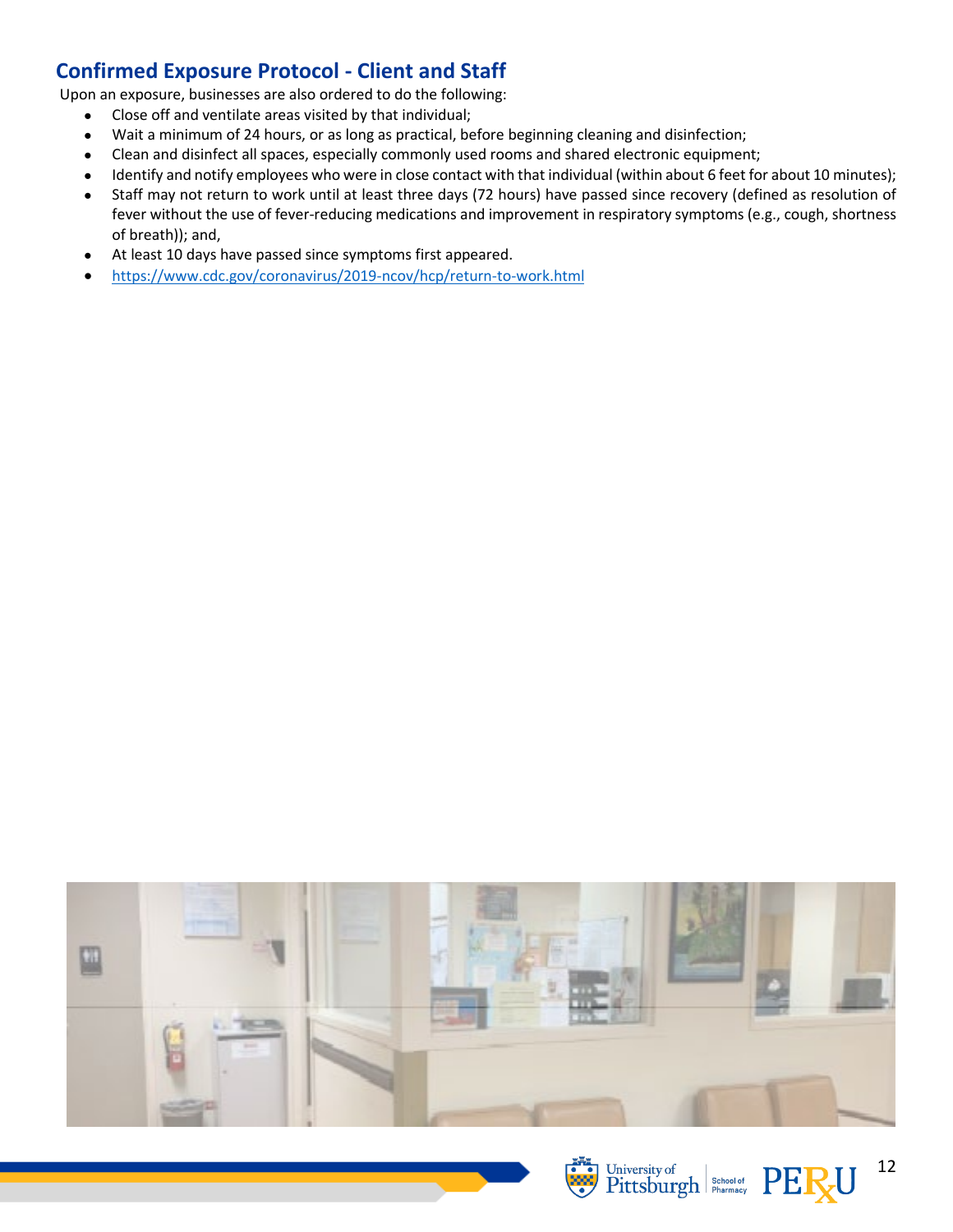# <span id="page-12-0"></span>**Reopening Checklist**

# **COVID-19 Education**

# **Staff: ensure they have proper knowledge of COVID-19**

- Discuss ways to minimize risk of exposure (distancing, masking, donning/doffing of PPE).
- Discuss any policy changes that have been implemented for reopening.
- Educate staff on how to advise patients about changes in policy/ procedure and what to do if they have any COVID-19 symptoms or know exposure.
- Encourage staff to use CDC Self-Checker if they are experiencing symptoms.

# **Patients:**

- New policy/ procedure changes- visitors, hours of operation, appointments, etc.
- Who in the office should they call if they are experiencing symptoms so that they can ensure that they will continue to obtain the medications, treatment, etc.?
- Where they should be directed for evaluation of COVID symptoms (ED, PCP, etc. dependent on location and available services in area)?

# **Screening for COVID-19:**

- Assign staff member to building entrance to screen individuals entering the facility.
- Designate screening area at doorway or in vestibule. Tape off area as "clean area" for screener only. Screener should have access to masks, hand sanitizer, screening stickers.
- COVID-19 Screening includes:
	- o Have you been tested for COVID in the last 30 days?
	- o Do you have a current fever, cough, or shortness of breath (SOB)?
	- o Any close contact with person with known COVID-19?
- Provide mask to all individuals entering building if they are not already wearing a mask and instruct them on proper application and use (place around ears, under chin, over nose- pinch nose, etc.).
- Have plan for those that fail a screen. Can they safely still obtain their medication/ have their appointment without putting staff and other patients at risk?
- Anyone (including staff) entering the building should be provided with a screening sticker with the date of screening (see Appendix).
- All family/those accompanying patient should be directed to wait in the car until the appointment is complete.
- Patients should be directed to the waiting area or appropriate room.

### **Waiting Area:**

- Chairs should be separated at least six feet apart. If chairs are unable to be removed from waiting area and stored elsewhere, consider marking the chairs with signage to ensure patients are sitting in the appropriate seats.
- Discontinue use of all shared items in waiting area: remote, water fountains, magazines, etc.
- If the facility has individual patient rooms, direct patients to the rooms immediately without using the waiting area. Utilize the waiting area only when all rooms are filled.
- Ensure that appropriate capacity is identified prior to opening. If rooms are full and waiting area if "full," patients should be directed to wait outside at 6-foot spaced intervals.
- What is your plan for cleaning waiting area? Chairs and high touch areas should be cleaned after each use.

# **Staff Breakroom:**

- No community water fountains or water dispensing machines should be available to staff.
- Ensure all food and drinks are left in break room.
- Stagger break times to reduce the number of people in the breakroom at any given time.



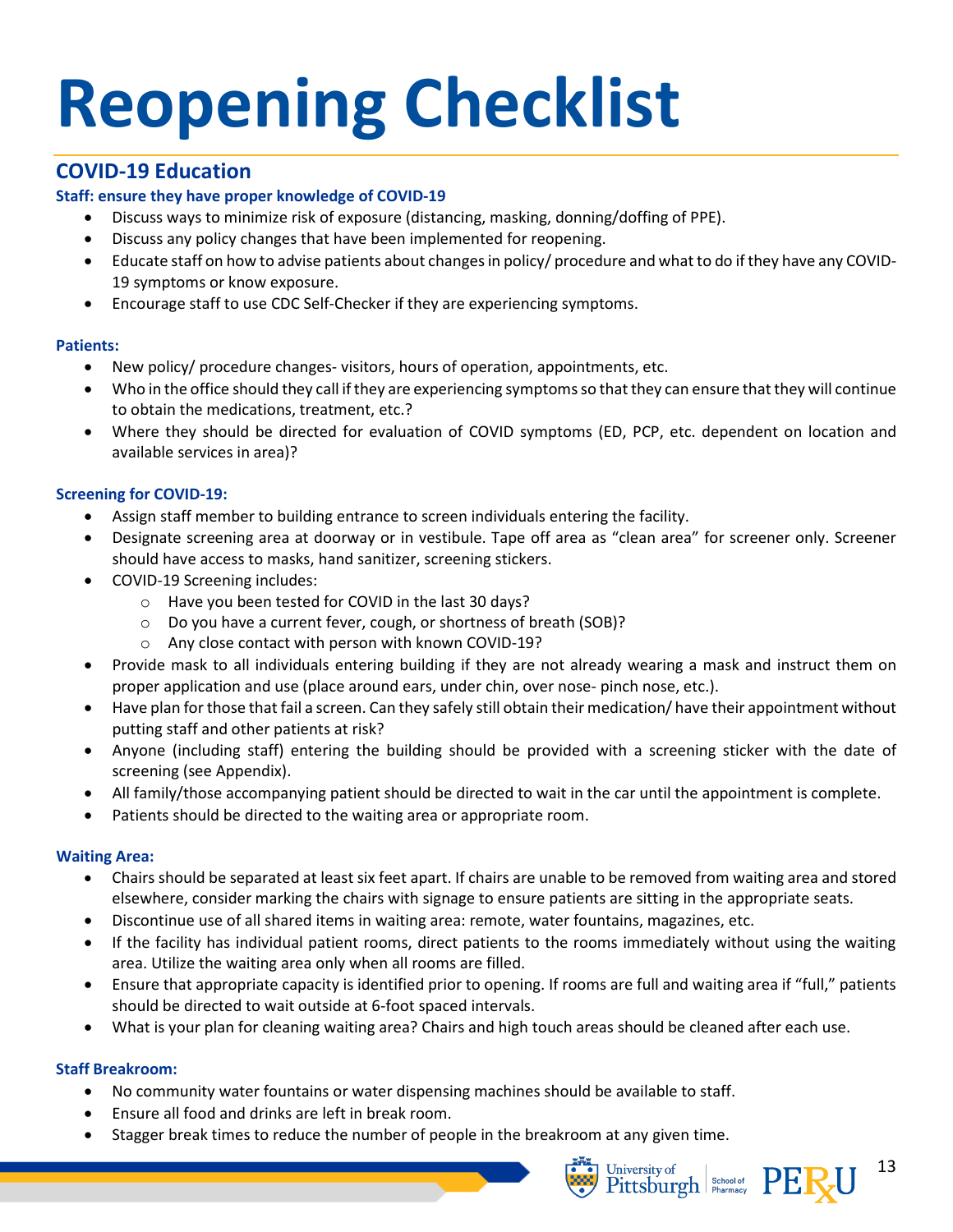### **Cleaning:**

- Ensure the availability of wipes and cleaning supplies.
- Ensure frequent cleaning of high touch areas: charts, clipboards, desks, chairs, doorknobs, etc.
- Ensure frequent surface wiping in bathrooms, breakrooms shared office spaces, and computers.

## **Information Availability:**

- Ensure staff has access to the latest CDC guidelines regarding proper PPE and care of patients.
- Provide staff with up-to-date Pennsylvania news and requirements.
- Be aware of COVID-19 case prevalence in your area, the average and median age of most affected by COVID-19, and any additional CDC Guideline resources.



14

University of School of PERU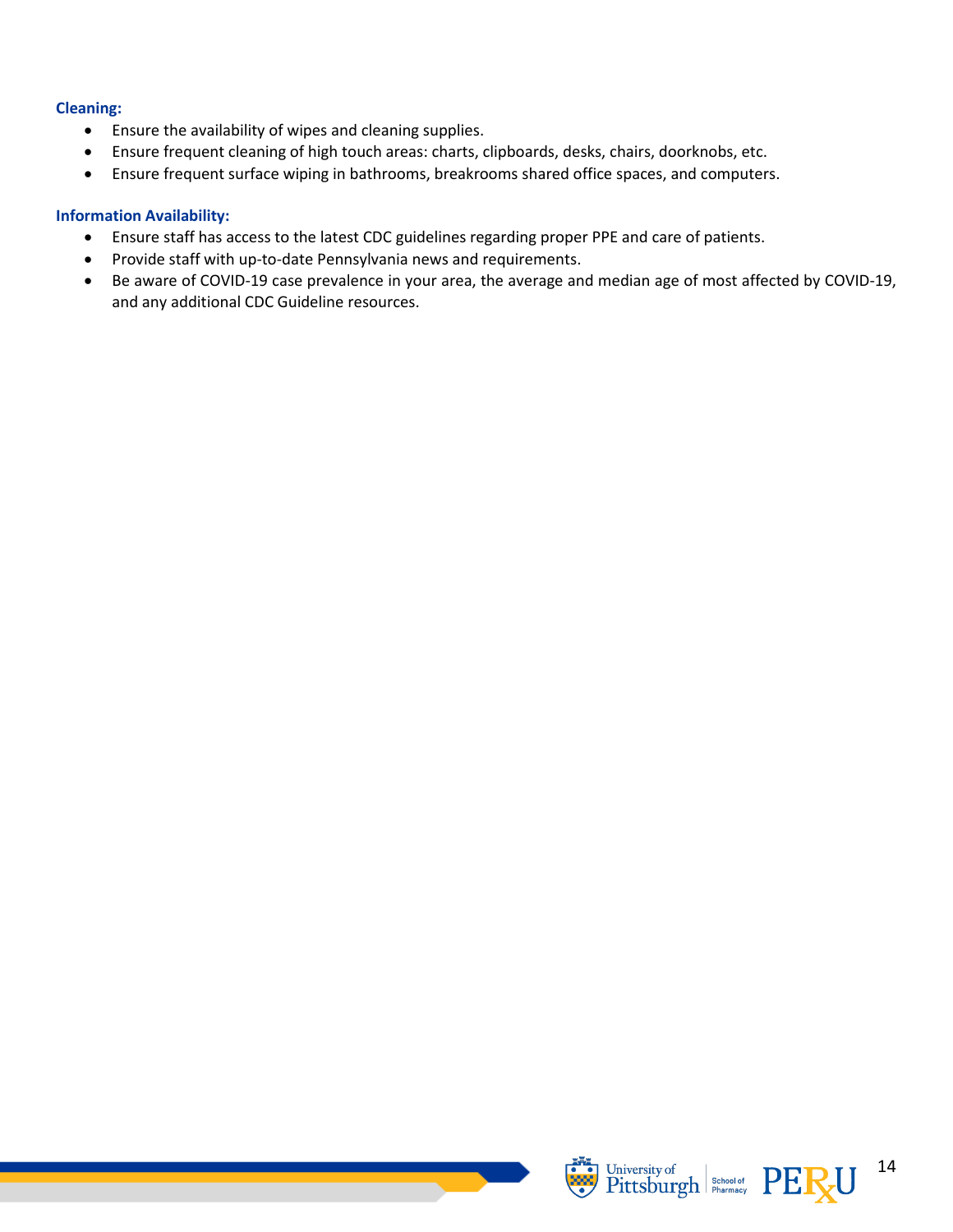# <span id="page-14-0"></span>**Additional Resources**

### Rehabilitation Act and the Coronavirus

https://www.eeoc.gov/eeoc/newsroom/wysk/wysk\_ada\_rehabilitaion\_act\_coronavirus.cfm

CDC.gov: Coronavirus (COVID-19)- includes Self-Checker Tool

https://www.cdc.gov/coronavirus/2019-nCoV/index.html

CDC.gov: What to do if you're sick

https://www.cdc.gov/coronavirus/2019-ncov/if-you-are-sick/steps-when-sick.html

CDC.gov: Effective Face Mask Use

https://www.cdc.gov/niosh/npptl/pdfs/KeyFactorsRequiedResp01042018-508.pdf

Medical Practice Reopening Checklist: Geared toward MD offices but has some useful information that could translate to an outpatient care setting

https://www.mgma.com/MGMA/media/files/pdf/MGMA-Practice-Reopening-Checklist.pdf?ext=.pdf

Checklist to prepare physician offices for COVID-19

https://www.mgma.com/MGMA/media/files/Resources/MGMA-Checklist-to-Prepare-Offices-for-Coronavirus.pdf?ext=.pdf

CDC.gov: COVID-19 information updated daily

https://www.cdc.gov/coronavirus/2019-nCoV/index.html

CDC.gov: Prepare Your Practice for COVID-19- helpful posters, pamphlets, etc.

https://www.cdc.gov/coronavirus/2019-ncov/hcp/preparedness-resources.html

Screening Sticker Example: Made on Avery 5160 Standard Return Address Label Template

https://documentcloud.adobe.com/link/track?uri=urn%3Aaaid%3Ascds%3AUS%3Afba4c053-529f-4a8a-beaa-062415647078

CDC.gov: Disinfecting your facility

https://www.cdc.gov/coronavirus/2019-ncov/community/disinfecting-building-facility.html

### CDC.gov: How to Put on and Take Off PPE

https://www.cdc.gov/coronavirus/2019-ncov/downloads/A\_FS\_HCP\_COVID19\_PPE\_11x17.pdf

# CDC.gov: Cover your Cough

https://www.cdc.gov/flu/pdf/protect/cdc\_cough.pdf

# COVID-19 Data for Pennsylvania

https://www.health.pa.gov/topics/disease/coronavirus/Pages/Cases.aspx